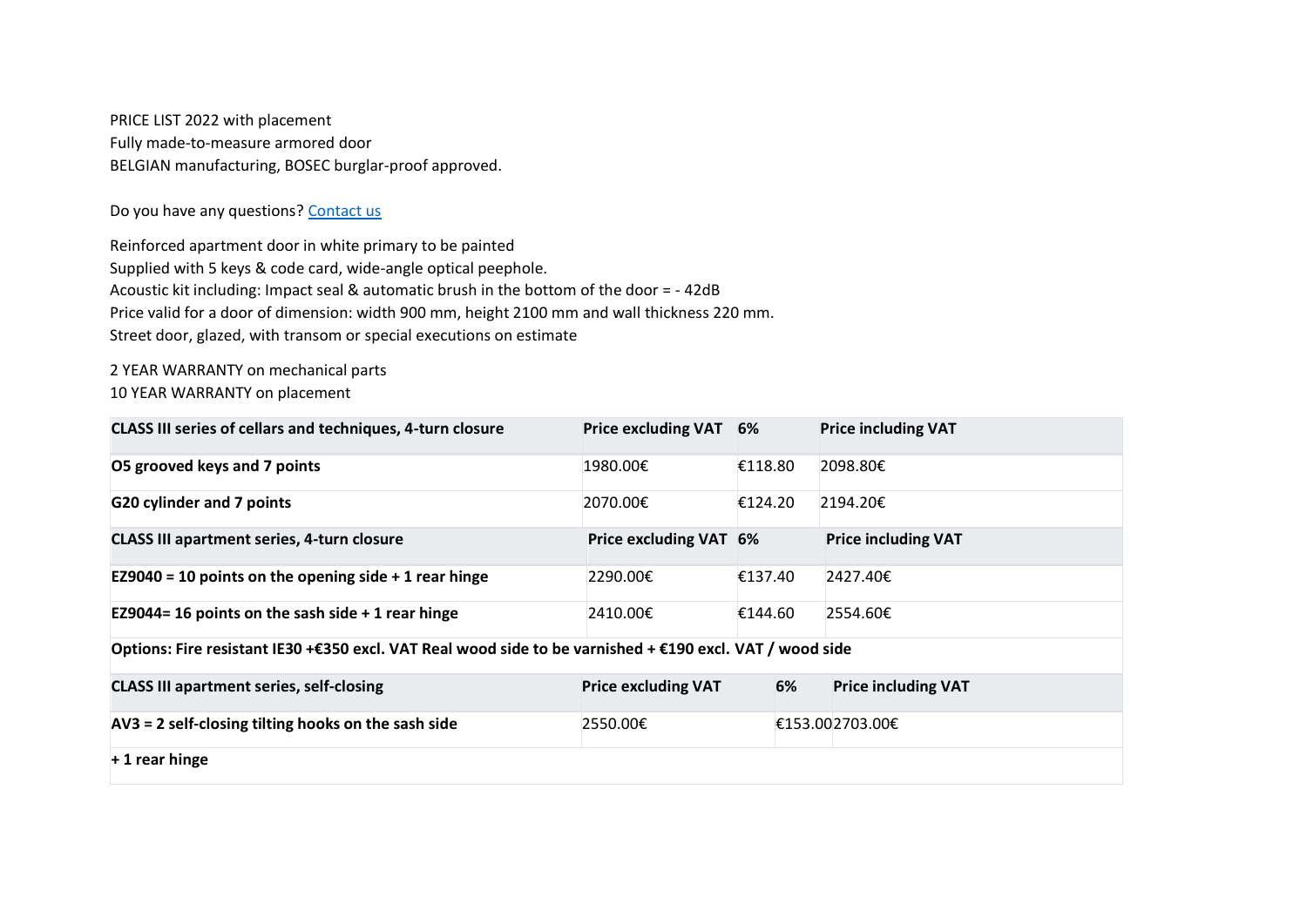| <b>CLASS III apartment series, self-closing</b>                                                                                                 | <b>Price excluding VAT</b> | 6%              | <b>Price including VAT</b> |                            |  |  |  |  |
|-------------------------------------------------------------------------------------------------------------------------------------------------|----------------------------|-----------------|----------------------------|----------------------------|--|--|--|--|
| AV4 = 4 self-closing tilting hooks on the sash side                                                                                             | 2700.00€                   | €162.002862.00€ |                            |                            |  |  |  |  |
| $+1$ rear hinge                                                                                                                                 |                            |                 |                            |                            |  |  |  |  |
| Options: Fire resistant IE 30 +€400 excl. VAT. Real wood side to be varnished + €260 excl. VAT / wood side                                      |                            |                 |                            |                            |  |  |  |  |
| EP CLASS IV series 1 turn closure                                                                                                               | <b>Price excluding VAT</b> | 6%              |                            | <b>Price including VAT</b> |  |  |  |  |
| EP 21 = 7 points (4 opening side, 1 floor, 1 rear and 1 hinge side)                                                                             | 2650.00€                   | 00              | €159.2809.00€              |                            |  |  |  |  |
| EP 22 = (4 opening side, 1 top, 1 hinge side) & 1 door bottom hook $2780.00 \in$<br>no ground point                                             |                            | 80              |                            | €168.2946.00€              |  |  |  |  |
| Options: Fire resistant IE 30 +€400 excl. VAT Real wood side to be varnished + €260 excl. VAT / wood side                                       |                            |                 |                            |                            |  |  |  |  |
| <b>OPTIONS ON ALL MODELS</b>                                                                                                                    | <b>Price excluding VAT</b> | 6%              |                            | <b>Price including VAT</b> |  |  |  |  |
| <b>Button cylinder</b>                                                                                                                          | €60.00                     | €3.60           |                            | €63.60                     |  |  |  |  |
| Mul-T-Lock MT5+ ANTI-BUMPING cylinder with 3 keys and code card $\epsilon$ 290.00                                                               |                            | €17.40          |                            | €307.40                    |  |  |  |  |
| Paint by us, rollers, brushes, 1 color                                                                                                          | €360.00                    | €21.60          |                            | €381.60                    |  |  |  |  |
| Paint by us, rollers, brushes, 2 color                                                                                                          | €420.00                    | €21.60          |                            | €508.20                    |  |  |  |  |
| Complete insulation and reinforcement of doorframes with boxes,<br>welded at the anchor points and filling of the returns with GYPROC<br>strips | €135.00                    | €8.10           |                            | €143.10                    |  |  |  |  |
| SE1 stainless steel shielded plates                                                                                                             | €115.00                    | €6.90           |                            | €121.90                    |  |  |  |  |
| Lift (varies according to floor)                                                                                                                | €90.00                     | €5.40           |                            | €95.40                     |  |  |  |  |